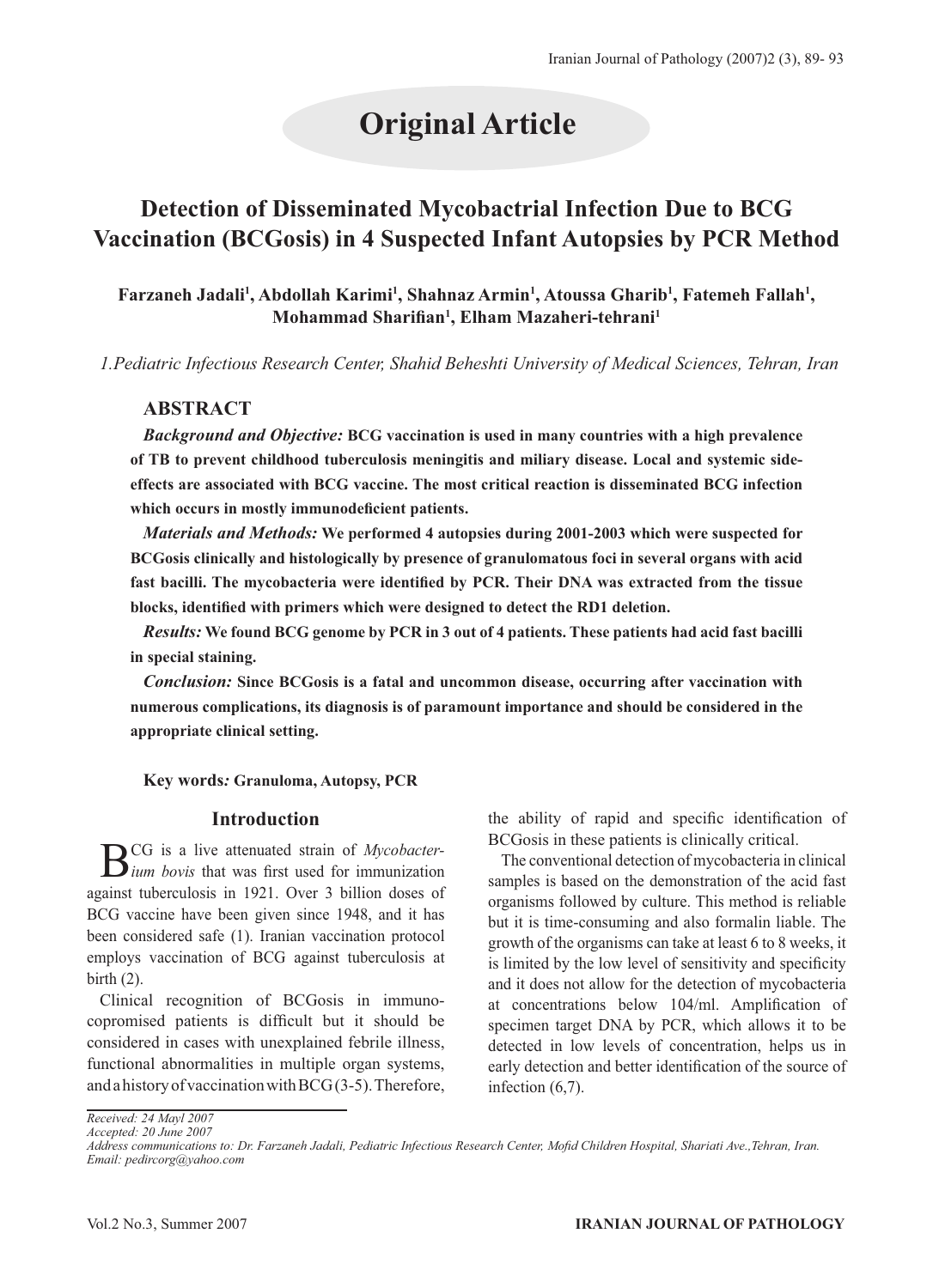One region difference, designated RD1 was found to be present in all virulent *M. bovis* and *M. tuberculosis* strains but deleted from all BCG which vaccine strains tested. Talbot et al. designed primers to amplify the complement sequence of RD1 with this information. A PCR method was developed to detect the RD1 deletion. This method can be used as a tool for rapid and specific identification. BCG will show 200 bp bands as a deletion of RD1 region (7).

Therefore, we examined 4 autopsy cases between 6 months to one year old with a history of BCG vaccination and clinical picture of fulminant sepsis or malignancy from 2001 to 2003 where necrotizing granulomas with acid fast bacilli were present in various organs. We were encouraged to determine the presence of BCG genome as the causative agent in such patients by PCR method. This descriptive crosssectional study can be helpful in determining patients with BCGosis which is defined as disseminated BCG infection overriding on immunodeficient patients with a background of IL6, IL12, and IFNγ deficiency (8).

#### **Materials and Methods**

#### **Patients and specimens**

This study was performed in Pediatric Infections Research Center (Mofid children hospital). Eleven tissue blocks belonging to four dead infants and newborns who were admitted for severely progressive systemic disease with clinical diagnosis of sepsis and a history of BCG vaccination between 2001 and 2003 were selected for this study (Table1). These autopsies had been done under approval of the parents and blocks had been taken from specific organs suspicious for BCGosis determined previously by histological routine H & E assessment with presence of many necrotizing granulomata. All of them were positive for acid fast bacilli. One of the 4 cases was associated with an immune deficiency of B&T cells.

#### **DNA extraction**

For this purpose, 20 μm sections of each paraffinembedded tissue blocks were dewaxed twice with 1 ml of xylene for 5 min and centrifuged (10000 rpm, 5 min). The supernatant was discarded and traces of solvent were removed by washing the pellet twice for 5 min with 1 ml of 100% ethanol. After centrifugation, the pellet was air dried (9-11). DNA was purified using the Qiamp mini kit (Cat. No. 51306; Qiagen).

#### **PCR amplification**

PCR amplification was performed using 25 μl Taq PCR master mix (Cat. No. 201443; Qiagen) containing 2.5 units of Taq DNA polymerase, 1 x mgcl2 and 200 μm of each dNTP and 5 pmol of primers ET1: 5'- GCGGTTGCCGC CGACCGACC GACC-3' and ET3: 5'-GAGGCGATCTGGCGGTTTGGGG-3'(7). Then, 5 μl of each coded DNA sample in a total volume of 50 of 20 μl of PCR mix. The mixtures was denatured for 3 min at 95°C and cycled 40 times to 94°C for 30 seconds and 65°C for 1 min, followed by a final 10 min extension at 72°C. The positive control was *mycobacterium bovis* (BCG from Pasteur institute) and the negative control was distilled water. PCR products (200 bp) were separated by electrophoresis on a 3% Agarose gel in Tris-Boric acid-EDTA buffer. Presence of each PCR product was determined by UV transillumination of the ethidum bromide stained gel (7, 9).

#### **Results**

Totally, 11 paraffin-embedded tissues from different organs belonging to 4 dead patients less than one year old had been selected from Mofid Children hospital, Department of Pathology, during the years 2001-2003. The socioeconomic status, clinical and paraclinical characters, and histologic data related to BCGosis are shown in the Tables 1-3.

| patient        | Age<br>(months) | gender | <b>Birth</b><br>order | <b>Presence of</b><br>previously<br>expired siblings | Consumption Father's<br>of cow milk | job    | Mother's<br>job | <b>Living</b><br>place |
|----------------|-----------------|--------|-----------------------|------------------------------------------------------|-------------------------------------|--------|-----------------|------------------------|
|                | 8               | F      | 3                     | $\overline{\phantom{a}}$                             | $^{+}$                              | Worker | Housekeeper     | urban                  |
| $\mathfrak{D}$ | 3               | F      | $\overline{4}$        | $\overline{\phantom{a}}$                             | $\overline{\phantom{0}}$            | Worker | Housekeeper     | urban                  |
| 3              | 8               | M      | 2                     |                                                      | $\overline{\phantom{a}}$            | Farmer | Housekeeper     | Suburban               |
| 4              | 5               | F      | 2                     | $\overline{\phantom{a}}$                             | $\overline{\phantom{a}}$            | Farmer | Housekeeper     | Urban                  |

**Table 1. Socioeconomic status of 4 suspected patients admitted for BCGosis during 2001-2003**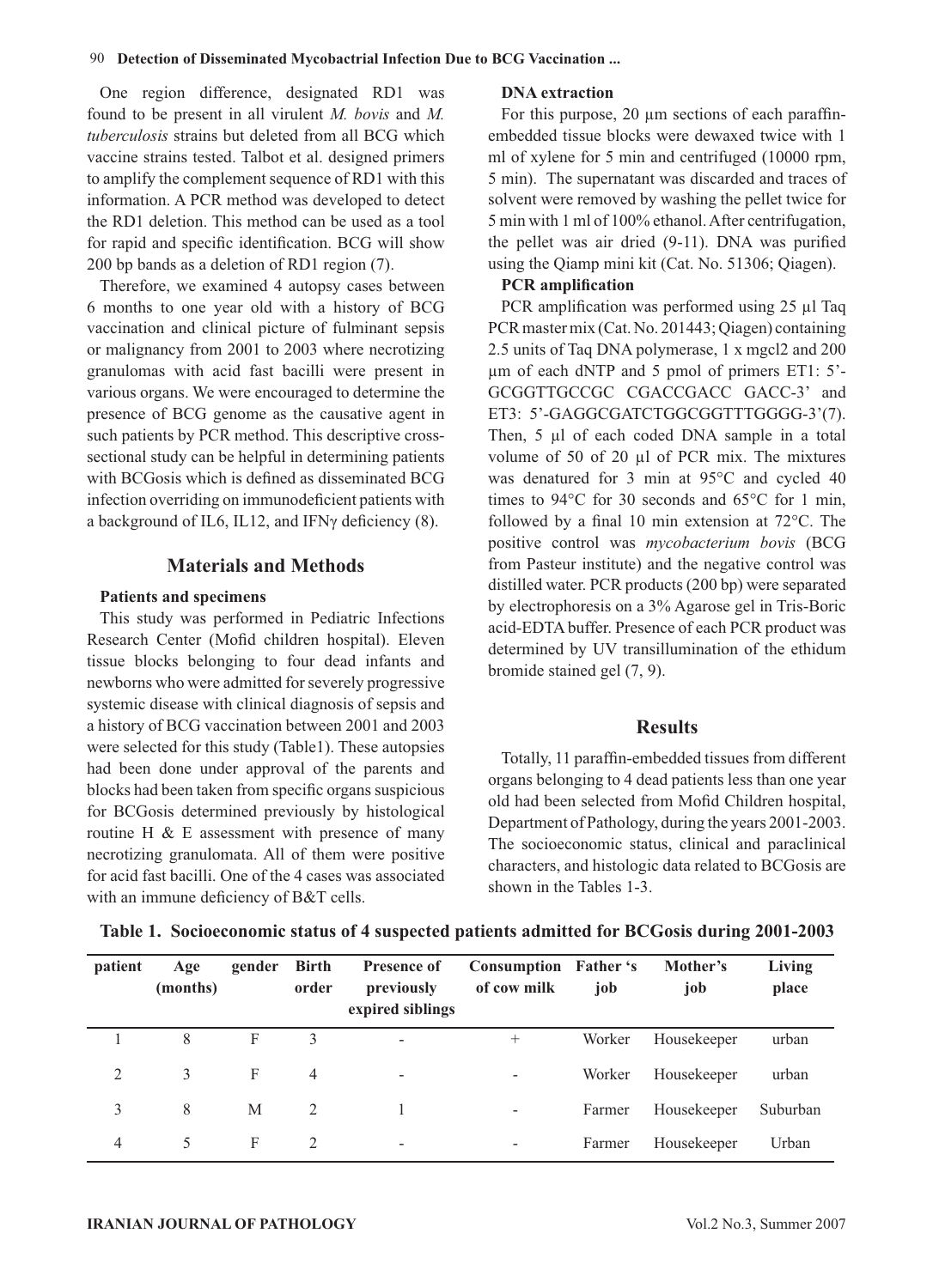|                | Patient Weight Height |    | Head          | $\mathbf{A}$     | H S |        |                          |                          | Dermal Lesions in Lesions in CNS |                          | <b>History of</b>                |
|----------------|-----------------------|----|---------------|------------------|-----|--------|--------------------------|--------------------------|----------------------------------|--------------------------|----------------------------------|
|                |                       |    | circumference |                  |     |        | lesions                  | lungs                    |                                  |                          | abdomen lesions Immunodeficiency |
|                | 5                     | 64 | 40            | $+$              |     |        |                          |                          | $^+$                             |                          | $\overline{\phantom{0}}$         |
| $\mathfrak{D}$ | 3.9                   | 59 | 34            | $^{+}$           |     |        |                          |                          | $^{+}$                           | $\overline{\phantom{0}}$ | $\overline{\phantom{a}}$         |
| 3              | 8                     | 70 | 43            |                  |     | $^+$   | $\overline{\phantom{a}}$ | $+$                      | $^{+}$                           | $^{+}$                   | $+ (B & T$ cell)                 |
| 4              | 7.3                   | 62 | 43            | $\sim$ 100 $\mu$ |     | $^{+}$ |                          | $\overline{\phantom{0}}$ | $\pm$                            | $\overline{\phantom{0}}$ | $\overline{\phantom{a}}$         |

#### **Table 2. Clinical characters of 4 suspicious patients for BCGosis from 2001 to 2003**

(A) Adenopathy, (H) Hepatomegaly, (S) Splenomegaly

| <b>Patient</b> | Hb     | <b>ESR</b> | <b>WBC</b> |    | Neutrophil (%) Lymphocyte (%) | <b>CRP</b> |
|----------------|--------|------------|------------|----|-------------------------------|------------|
|                | 6.4    | 36         | 3200       | 35 | 70                            | $^{+}$     |
| 2              | $\tau$ | 114        | 14500      | 55 | 40                            | $^{++}$    |
| 3              | 10     | 105        | 14000      | 60 | 25                            | $+++$      |
| $\overline{4}$ | 10.4   | 110        | 5000       | 60 | 30                            | $++$       |

**Table 3. Paraclinical data of 4 suspected patients admitted for BCGosis during 2001-2003**

All patients had been admitted mostly for severe acute respiratory distress and fever following BCG vaccination. They had necrosis with granuloma in one or more organs. Acid fast bacilli were detected in all complicated organs. One of these patients (patient number 2) had diffuse bilateral myofibromatosis of both lungs in addition to identifying mycobacterium bacilli in all organs, and the other patient (patient number 3) with positively detected BCG genome had a history of B cell and T cell deficiency according to flowcytometry report.

BCG genomes were detected in 9 out of 11 paraffin-

embedded blocks belonging to 3 patients by PCR method (Fig. 1). These positive results were more frequent in females. Also, the age of patients with two positive samples was 5 and 8 months (Table 1). One of them was admitted in 2003 and the other one in 2001 (Table 4).

Histologically, necrosis and granuloma formation were identified in different organs in all PCR positive cases. The frequency of presence of granulomata and necrosis in involved organs and the correlation with PCR positivity has been shown in Table 4.

| patient | Age<br>(months) | Date of<br>sampling | <b>Histological</b><br><b>features</b> | <b>Involved organs</b>                       | <b>Acid Fast</b><br><b>Bacilli</b> | <b>PCR</b>               |
|---------|-----------------|---------------------|----------------------------------------|----------------------------------------------|------------------------------------|--------------------------|
|         | 8               | 2003                | Granulomata                            | Spleen, right lung                           | $^{+}$                             | $^{+}$                   |
| 2       | 3               | 2001                | Necrotizing<br>granulomata             | Liver, lung                                  | $^{+}$                             | $^{+}$                   |
| 3       | 8               | 2003                | Necrotizing<br>granulomata             | Left and right lung,<br>spleen, liver, lymph | $^{+}$                             | $^{+}$                   |
| 4       | 5               | 2001                | Granulomata                            | Liver, spleen                                | $^{+}$                             | $\overline{\phantom{a}}$ |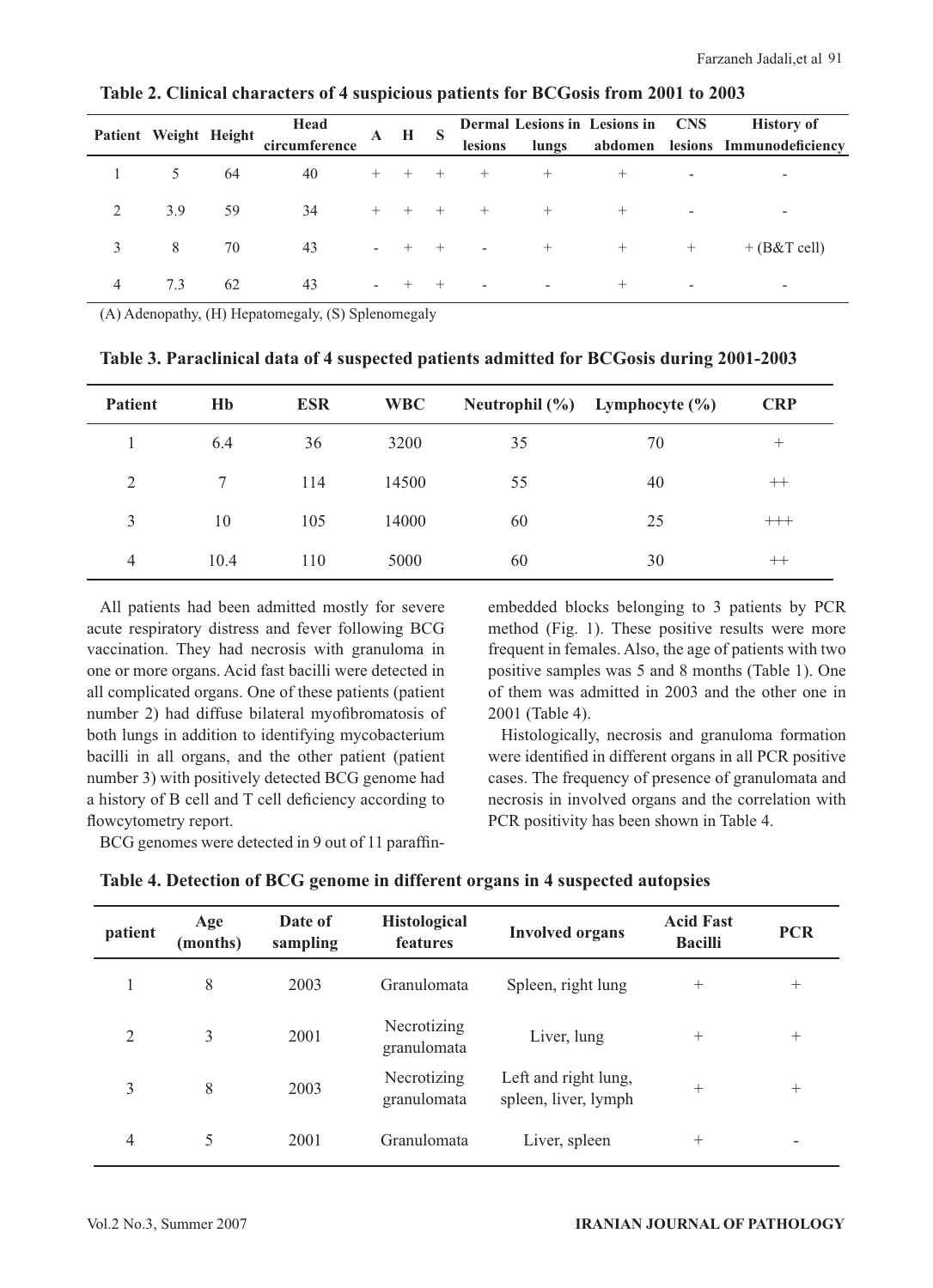#### 92 **Detection of Disseminated Mycobactrial Infection Due to BCG Vaccination ...**



**Figure 1. Agarose gel electrophoresis of the PCR products (200bp). PCR products of M. bovis BCG (Pasteur institute) (Lane 2), Negative sample (lane 3) and selected positive samples (lanes 4-6) in 3 BCGosis patients**

#### **Discussion**

The attenuated bacillus Calmette-Guerin (BCG) vaccine is administered to prevent tuberculosis. Complications of vaccination are uncommon (12). The most important and critical adverse reaction of BCG vaccination is disseminated BCGosis (3, 4). Disseminated BCG has historically been a disease of infants, but cases now occur in adults and older children co-infected with human immunodeficiency virus. Such cases also occur after revaccination of individuals who were anergic following the initial administration of BCG vaccine (12).

In the current study we detected BCG genome by PCR in 3 out of 4 suspected patients with clinically progressive sepsis. All of these patients had high grade fever several weeks or months after BCG vaccination with multi organ involvement including liver, kidneys, GI, bone (rib), CNS, and etc. On the other hand, necrosis with granulomas and acid fast bacilli have been identified in autopsies of all 4 patients in several organs.

Culture is considered to be the gold standard for detecting Mycobacteria, but this is a very slow and labor intensive procedure (13). PCR-based methods are useful for rapid detection of target DNA in suspected clinical samples. The efficacy of PCR assays can be influenced by the quality of target DNA extracted from appropriate samples (14). Therefore to identify the incidence of complications and virulence among BCG vaccinated patients, applying the PCR method might be effective (11).

We did this project to we confirm our histologic and clinical diagnosis of BCGosis with PCR on tissue paraffin-embedded blocks to see whether it is helpful or not?

RD1 segment is not present in all *M. bovis* BCG strains, but it is present in other strains of the *M. tuberculosis* complex. For *M. bovis* BCG strains, Talbot et al. designed primers to amplify the complement sequence of RD1 (7, 14).

In this study, BCG genome was detected in 3 out of 4 tissue samples and the deleted segment was not identified in the other negative specimens. An et al concluded due to the presence of inhibitors like formalin in fixation procedure, tissue processing, and deparaffinization and other endogenous unknown inhibitors, there can be false negative results (15). Also, involvement by other members of the *M. tuberculosis* complex (*M. avium, and M. avium subsp*.) may be particularly the cause of a negative PCR result. Juana Magdalena et al detected BCG genome and also the other type of mycobacterium complex family in 148 patients' tissue samples of paraffin blocks (16).

#### **Conclusion**

 Disseminated BCG disease is an uncommon but devastating complication of vaccination that should be considered in the appropriate clinical setting and it is better to be aware of the patient's family history before applying BCG vaccination, especially in immunocompromised patients at birth and also in patients with late-stage AIDS who are at greatest risk and respond poorly to standard therapies.

#### **Acknowledgments**

The authors wish to express their cordial thanks to staff of Department of Pathology, Mofid Children hospital and the Pediatric Infectious Research Center of Shaheed Beheshti Medical University who sincerely provided all the facilities for doing the research.

#### **References**

1. Aljada IS, Crane JK, Corriere N, Wagle DG, Amsterdam D. *Mycobacterium bovis* BCG causing vertebral osteomyelitis (Pott's disease) following intravesical BCG therapy. J Clin Microbiol. 1999 Jun;37(6):2106-8.